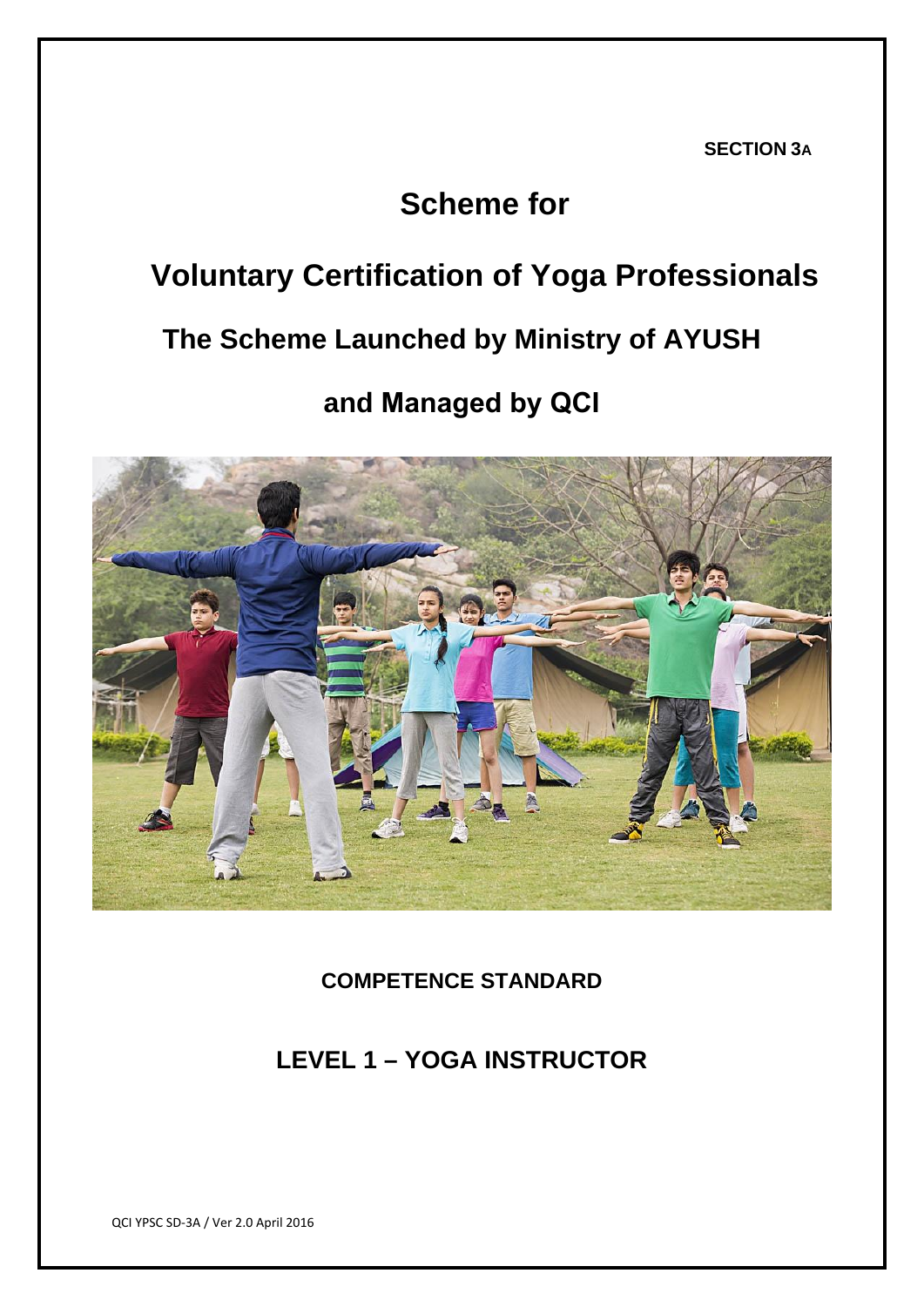## **1. INTRODUCTION:**

The **Scheme for Voluntary Certification of Yoga Professionals (SVCYP**), hereinafter referred to as the Scheme, needs to have a set of requirements as criteria against which candidates shall be evaluated in order to being certified. This competence criteria to be used for evaluation of Yoga Professionals is also termed as Competence Standard.

## **2. OBJECTIVE:**

The objective of laying down the competence criteria or Standard is to provide a framework for the examiners to assess the competence of candidates for validating their competence as Yoga Professionals.

### **3. PURPOSE:**

This document is a competence standard for assessing the competence of the Yoga Professionals desirous of seeking Certification under the Scheme.

### **4. SCOPE:**

This document is applicable for Level 1 – Yoga Instructor

**Limitations** – The standard is exclusively intended to recognize the Competency of applicant with respect to the competence standard as defined in the scheme and makes no claim at the therapeutic competence of the Yoga Professional.

### **5. COMPETENCE CRITERIA:**

5.1 Competency Levels: The use of the specific levels (e.g. familiarity) indicates the level of competency expected in Table 1 below.

#### *Table 1*

| Knowledge:                                                          |                      |                                          |                                     |  |  |
|---------------------------------------------------------------------|----------------------|------------------------------------------|-------------------------------------|--|--|
| There shall be three (3) levels of understanding as described below |                      |                                          |                                     |  |  |
| <b>Familiarity</b>                                                  | Knowledge            |                                          | <b>In-Depth Knowledge</b>           |  |  |
| Possess introductory knowledge                                      | <b>Possess</b>       | an                                       | Through study and practicum,        |  |  |
| of a subject sufficient to bring the                                | understanding of all |                                          | possess a confident, in-depth       |  |  |
| aspirant's awareness<br>to<br>the                                   | aspects of a subject |                                          | understanding of a subject and      |  |  |
| existence and central essence of                                    | and                  | its<br>specific                          | its multiple applications as well   |  |  |
| that subject and for the aspirant to                                | applications to the  |                                          | as its potential limitations in the |  |  |
| know when further knowledge is                                      | practice of Yoga.    |                                          | practice of Yoga.                   |  |  |
| required for the practice of Yoga.                                  |                      |                                          |                                     |  |  |
| Skill:                                                              |                      |                                          |                                     |  |  |
| There shall be two (2) levels of understanding as described below   |                      |                                          |                                     |  |  |
| <b>Demonstration Ability</b>                                        |                      |                                          | Ability to Apply the knowledge      |  |  |
| Demonstrate the<br>ability<br>undertake<br>to                       |                      | Demonstrate the application of knowledge |                                     |  |  |
| particular tasks associated with the work of                        |                      | to specific Yoga practices.              |                                     |  |  |
| a Yoga Professional.                                                |                      |                                          |                                     |  |  |
|                                                                     |                      |                                          |                                     |  |  |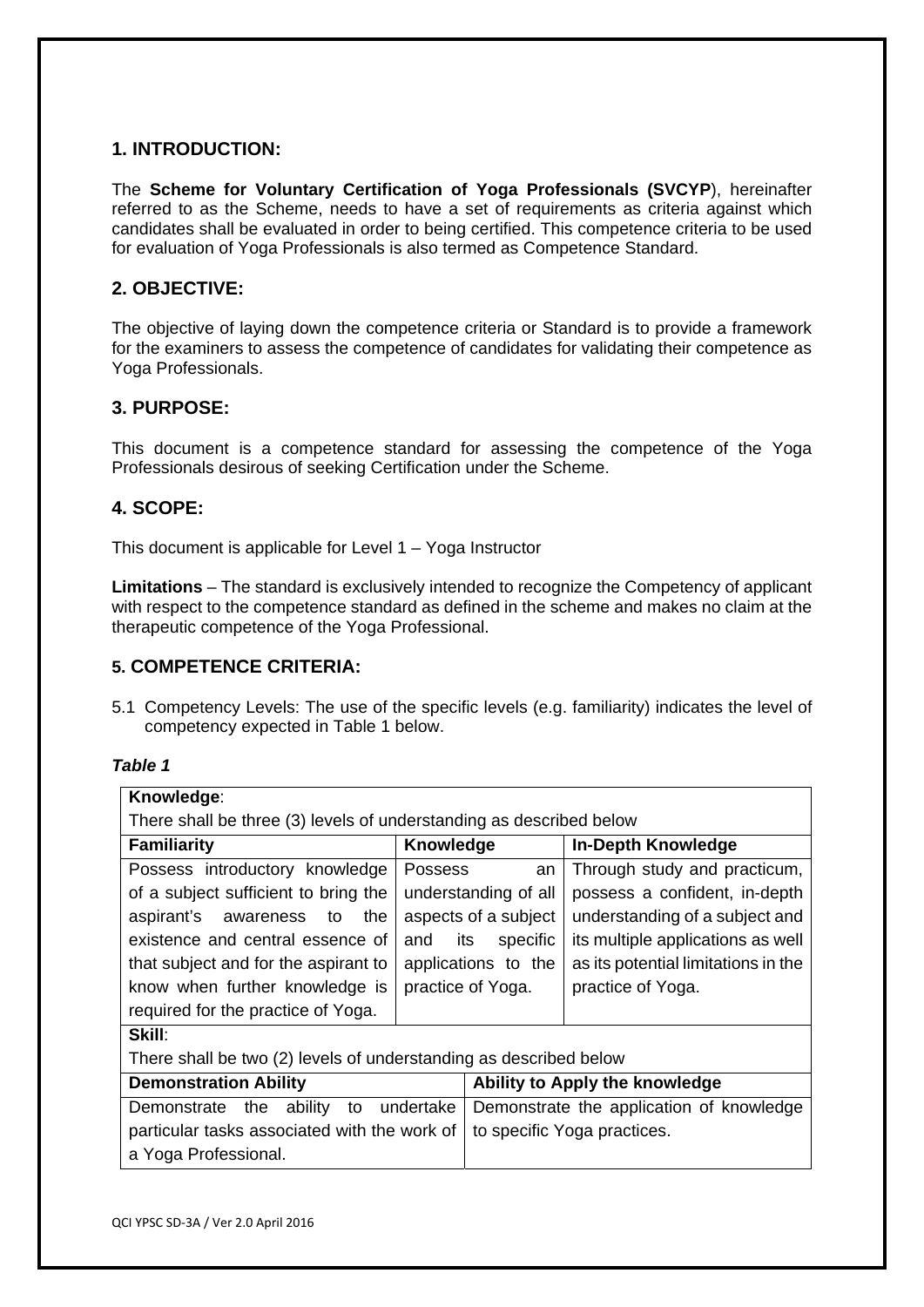5.2 The details are given in the subsequent paragraph.

#### KNOWLEDGE

Familiarity with the following:

#### **SECTION 1**

#### 1.1 Introduction to Yoga and Yogic practices

- 1 Etymology of Yoga and definitions of Yoga in different Classical Yoga texts
- 2 Brief introduction to origin, history and development of Yoga
- 3 Aim, Objectives and Misconceptions about Yoga
- 4 General Introduction to *Shad-darshanas* with special reference to *Sankhya* and Yoga
- 5 General introduction to four paths of Yoga
- 6 Principles of Yoga and Yogic practices
- 7 Guidelines for Instructors

#### 1.2 Introduction to hatha yoga

- 8 Distinction between Yoga Asana and Non-Yogic physical practices
- 9 Introduction to important Hatha Yoga Texts with special reference to Hatha Yoga Pradipika and Gheranda Samhita
- 10 Concept of Yogic Diet
- 11 Causes of Success (*SadhakaTattwa*) and Causes of Failure (*Badhaka Tattwa*) in Hatha Yoga *Sadhana*
- 12 Concept of *Ghata* and *Ghata Shudhhi* in Hatha Yoga
- 13 Purpose and utility of *Shat-kriya* Hatha Yoga
- 14 Purpose and utility of Asana in Hatha Yoga
- 15 Purpose and importance of *Pranayama* in Hatha Yoga
- 1.3 Introducton to Patanjali
- 16 Definition, nature and aim of Yoga according to Patanjali
- 17 Concept of *Chitta* and *Chitta Bhumis*
- 18 *Chitta-vrittis* and *Chitta-vrittinirodhopaya* (*Abhyasa* and *Vairagya*)
- 19 Concept of *Ishwara* and *Ishwara Pranidhana*
- 20 *Chitta Vikshepas* (*Antarayas*) and their associates (*Sahabhuva*)
- 21 Concept of *Chitta Prasadana* and their relevance in mental well being
- 22 *Kleshas* and their significance in Yoga
- 23 Ashtanga Yoga of Patanjali : its purpose and effects, its significance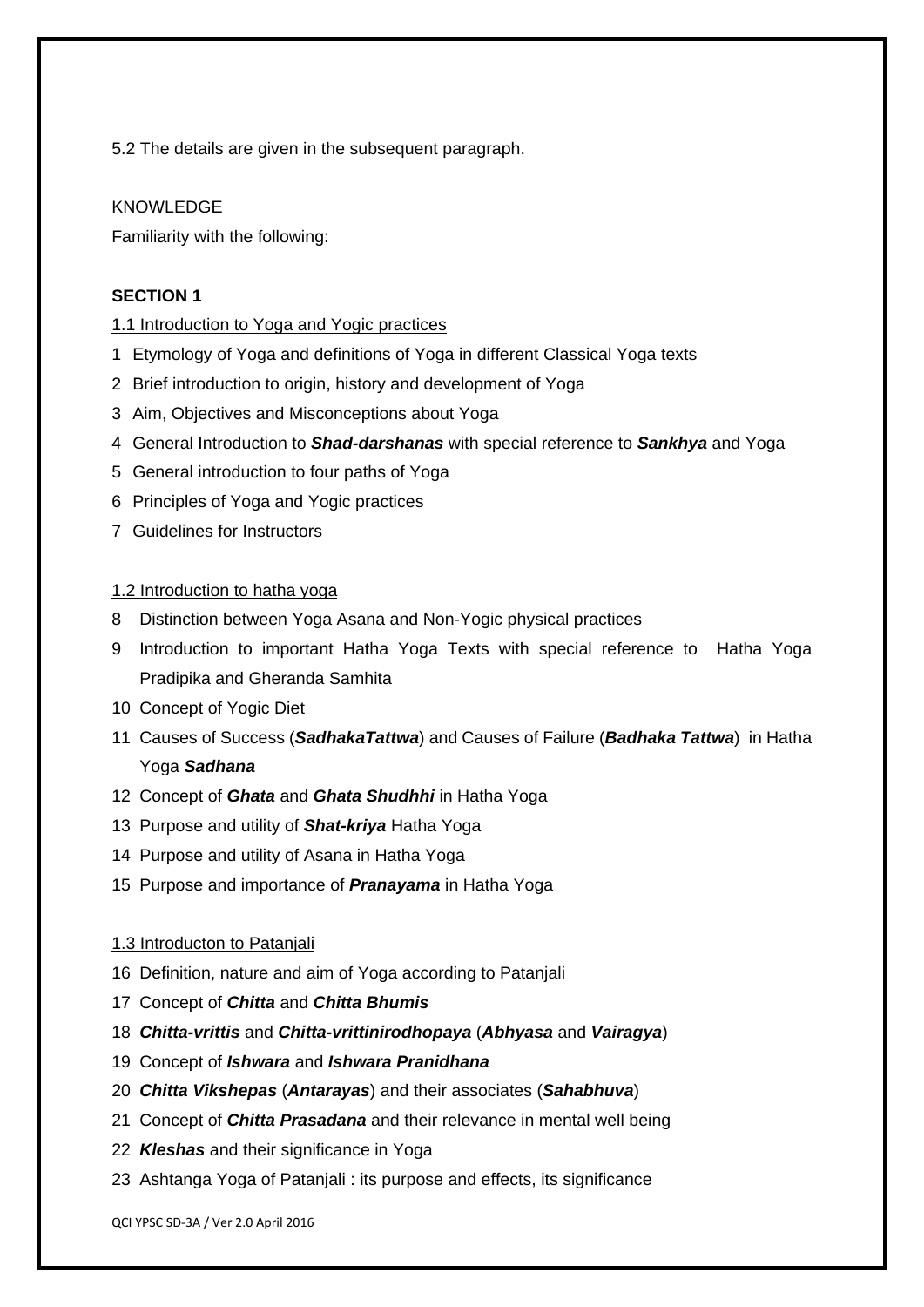#### **SECTION 2**

#### Familiarity with the following

#### 2.1 Introduction to human systems, yoga and health

- 1. The nine systems of human body
- 2. Functions of different systems of human body
- 3. Introduction to Sensory Organs
- 4. Neuromuscular co-ordination of Sensory Organs
- 5. Basic understanding of Exercise Physiology
- 6. Homeostasis
- 7. The benefits of various *asana* on different parts of the human body
- 8. The limitations and contra-indications of specific Yoga practices

#### 2.2 Yoga for wellness- prevention and promotion of positive health

- 1. Health, its meaning and definitions
- 2. Yogic conceptions of health and diseases
- 3. Concept of *Pancha kosha*
- 4. Concept of *Triguna*
- 5. Concept of *Panchamahabhutas*
- 6. Yogic principles of Healthy-Living
- 7. Introduction to yogic diet and nutrition

#### 2.3 Yoga and stress management

- 1. Human Psyche: Yogic and modern concepts, Behavior and Consciousness
- 2. Frustration, Conflicts, and Psychosomatic disorders
- 3. Relationship between Mind and Body
- 4. Mental Hygiene and Roll of Yoga in Mental Hygiene
- 5. Mental health: a Yogic perspective
- 6. Prayer and meditation for mental health
- 7. Psycho-social environment and its importance for mental health (*yama*, and *niyama*)
- 8. Concept of stress according to modern science and Yoga
- 9. Role of Yoga in Stress management
- 10. Role of Yoga for Life management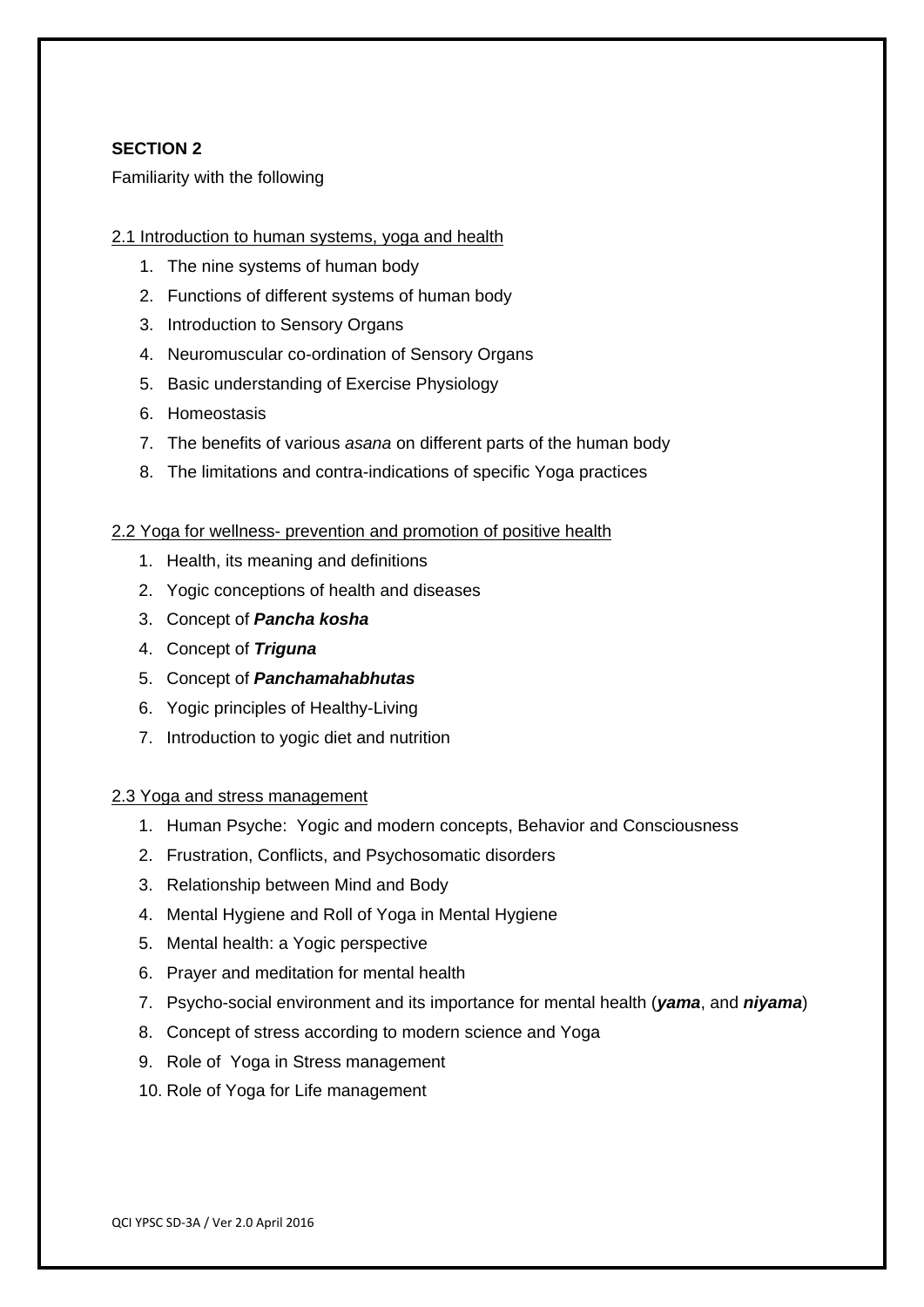#### **SKILL**

(Even though it is not finding a place in ancient yoga texts, Sukshma Vyayama and Surya Namaskar have been included because of their popularity)

## **SECTION 3 Sukhshma Vyayama and Shat Karma**

Familiarity with the following

#### 3.1 Sukshma Vyayama

The movement of key joints of the body and the **demonstrated ability** to perform the same

i. Neck

- ii. Shoulder
- iii. Trunk
- iv. Knee
- v. Ankle

| 3.2 Shat Karma (only knowledge) |
|---------------------------------|
| Neti                            |
| Dhauti                          |
| Kapalabhati                     |

*Agnisaar Kriya Trataka*

*3.3 Surya Namaskar* (Sun Salutation)

### a**. Knowledge and Demonstration ability** to perform *Suryanamaskar*

#### **SECTION 4** : **Asana**

*a.* **Knowledge** of postures as below and **demonstrated ability** to perform these postures.

- i. *Saravangasana* (shoulderstand)
- ii. *Halasana* (plough)
- iii. *Matsyasana* (fish)
- iv. *Paschimottanasana* (sitting forward bend)
- v. *Bhujangasana* (cobra)
- vi. *Salabhasana* (locust)
- vii. *Dhanurasana* (bow)

QCI YPSC SD‐3A / Ver 2.0 April 2016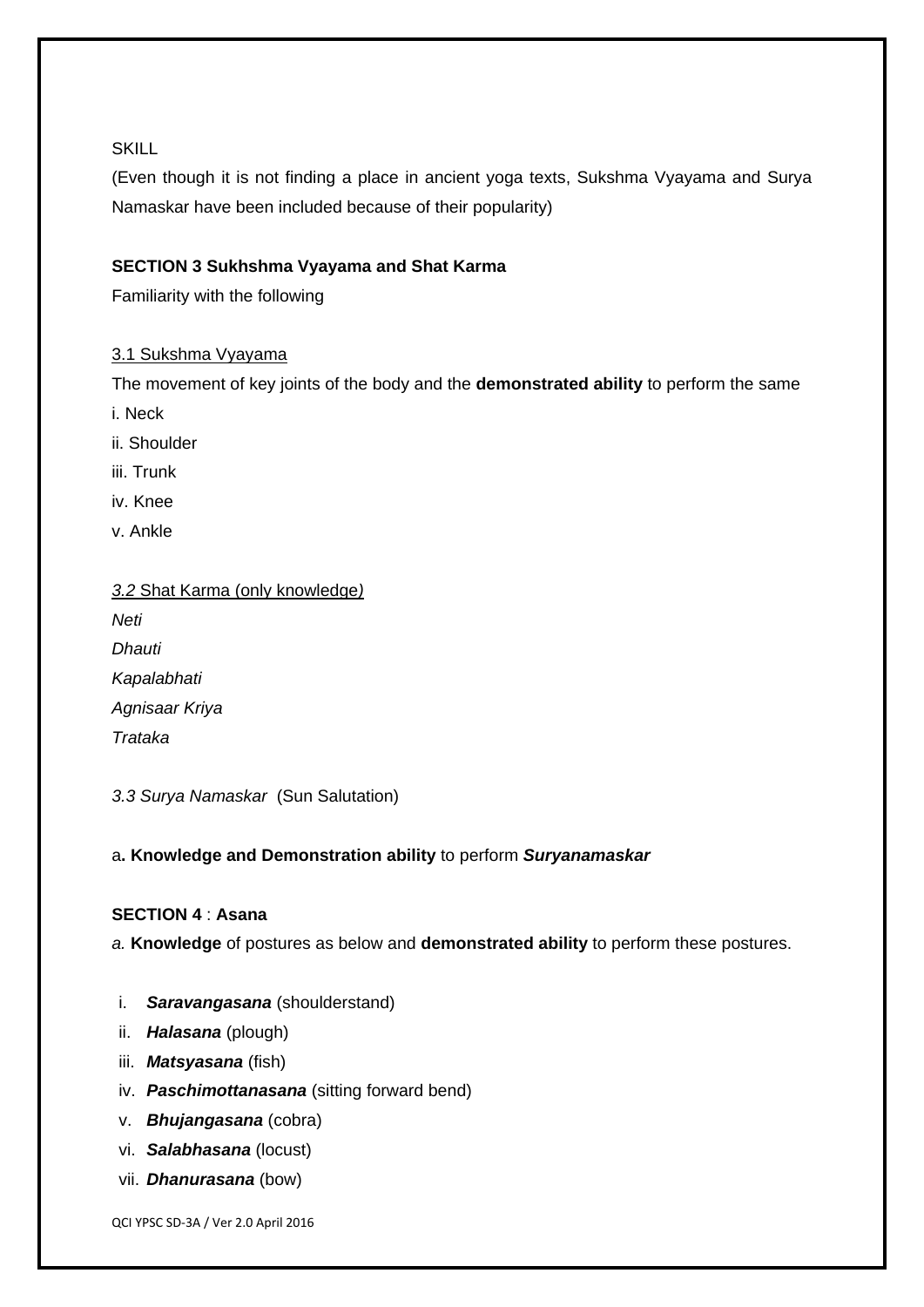- viii. *Vakrasana(half spinal twist)*
- ix. *Kakasana* or bakasana (crow)
- x. *Padahasthasana* (standing forward bend)
- xi. *Trikonasana* (triangle)
- xii. Uttanapaadaasana (raised leg)
- xiii. pawan muktaasana (wind relieving)
- xiv. vajrasana (Thunderbolt) (only knowledge and no demonstration)
- xv. Mandukasana (Frog)
- b. **Knowledge** of another five *asanas* chosen by the applicant and **demonstrated ability**  to perform the same.
- c. **Knowledge** of the Sanskrit names of the postures and breathing exercises, detailed benefits and caution.
- d. **Knowledge** of the five spinal movements inverted, forward, backward, lateral twist and lateral bend and neutral positions of the spine
- e. **Knowledge** of 360 degree, all round, Yogic exercise through the practice of *asanas*, proper relaxation, proper breathing, contra-indications, cautions and medical considerations; obvious and subtle benefits; and modification in basic postures to accommodate limitations

#### **SECTION 5**

#### *Pranayama* **and Practices leading to Meditation**

#### *5.1 Pranayama*

- **a. Familiarity with and Demonstrated ability** to perform abdominal (and diaphragmatic), thoracic, clavicular breathing and the full Yogic breath.
- **b. Familiarity with and Demonstrated ability** to perform *Anuloma Viloma, Bhastrika, Chandrabheda, Suryabhedhana, Ujjayi, Bhramari, Sheetali*, *Sheetkari*, and the knowledge of its benefits, limitation and applications.

#### 5.2 Practices leading to Meditation

- **a. Familiarity with and Demonstrated ability** to perform *Dharana* and *Dhyana* and to demonstrate allied practices like *Mudras, Mantra Japa*.
- **b Familiarity with** the concept of environment for meditation and the benefits of meditation on health and well being and its practical application in modern life.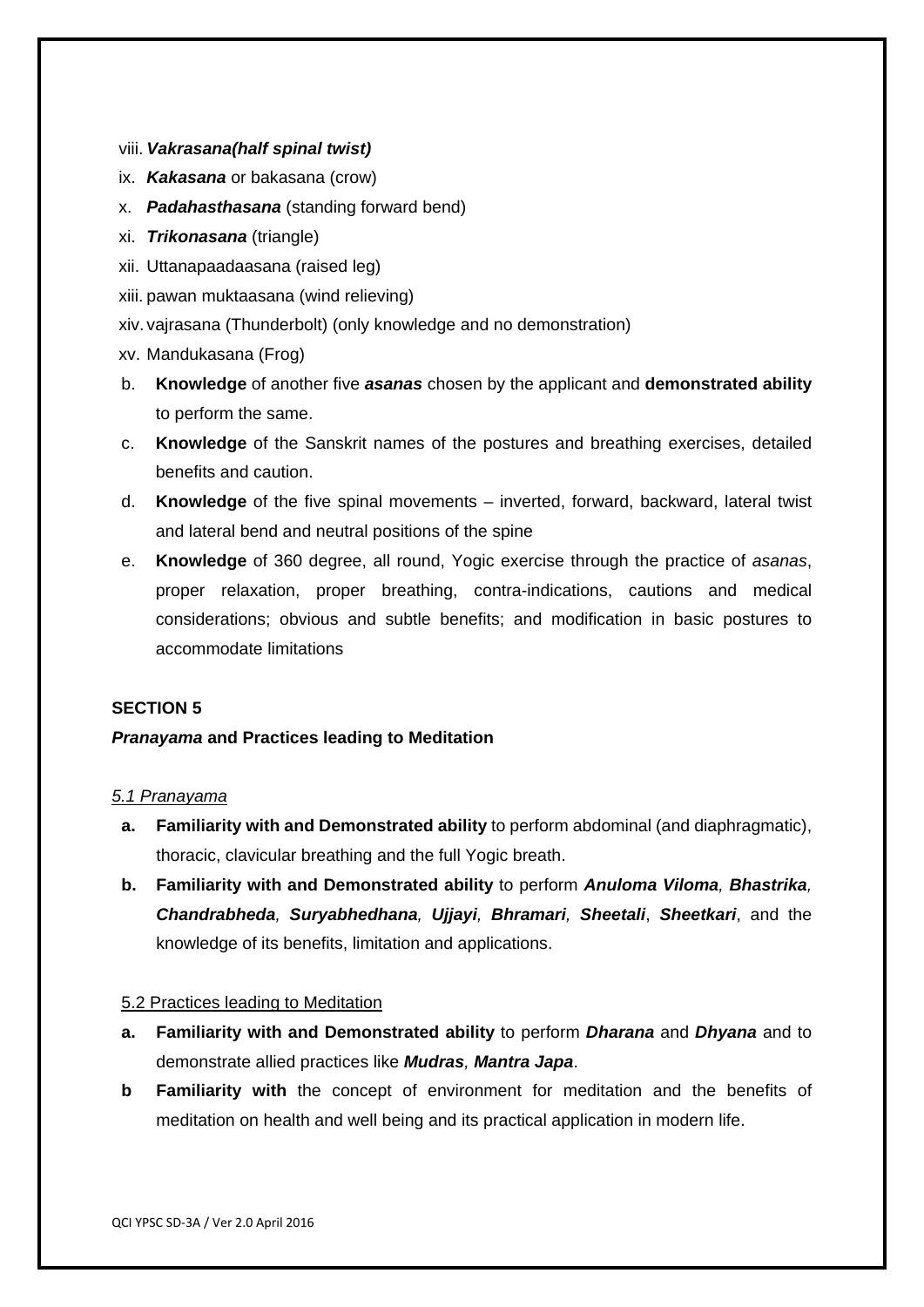## **SECTION 6 Teaching Practice**

#### 6.1 Knowledge of

- a. The scope of practice of Yoga and how to assess the need for referral to other professional services when needed
- b. Observed capacity for, well-developed communication skills: listening, presence, directive and non-directive dialogue.

#### 6.2 Demonstrated ability

- a. To recognize, adjust, and adapt to specific aspirant needs in the progressive classes.
- b. To recognize and manage the subtle dynamics inherent in the teacher aspirant relationship.

#### 6.3 Principles and skills for educating aspirants

Familiarity with and demonstrated ability to apply effective teaching methods, adapt to unique styles of learning, provide supportive and effective feedback, acknowledge the aspirant's progress, and cope with difficulties.

#### 6.4 Principles and skills for working with groups

- a. **Familiarity** with and **Demonstrated ability** to design and implement group programs.
- b. **Familiarity** of group dynamics and allied techniques of communication skills, time management, and the establishment of priorities and boundaries.
- c. **Familiarity** with techniques to address the specific needs of individual participants, to the degree possible in a group setting.

#### **7. EVALUATION CRITERIA**

The criteria for evaluation of candidates include assessing the knowledge and skill of the Yoga Professional. The weightage of knowledge and skills is proportionately distributed while evaluating all the levels of Yoga Professionals. The assessment of Yoga Professionals shall be based on the scores secured by them.

The mark distribution for Level 1 Yoga Instructor is presented in Table 2. This table indicates the distribution of marks in various sections under Knowledge and Skill.